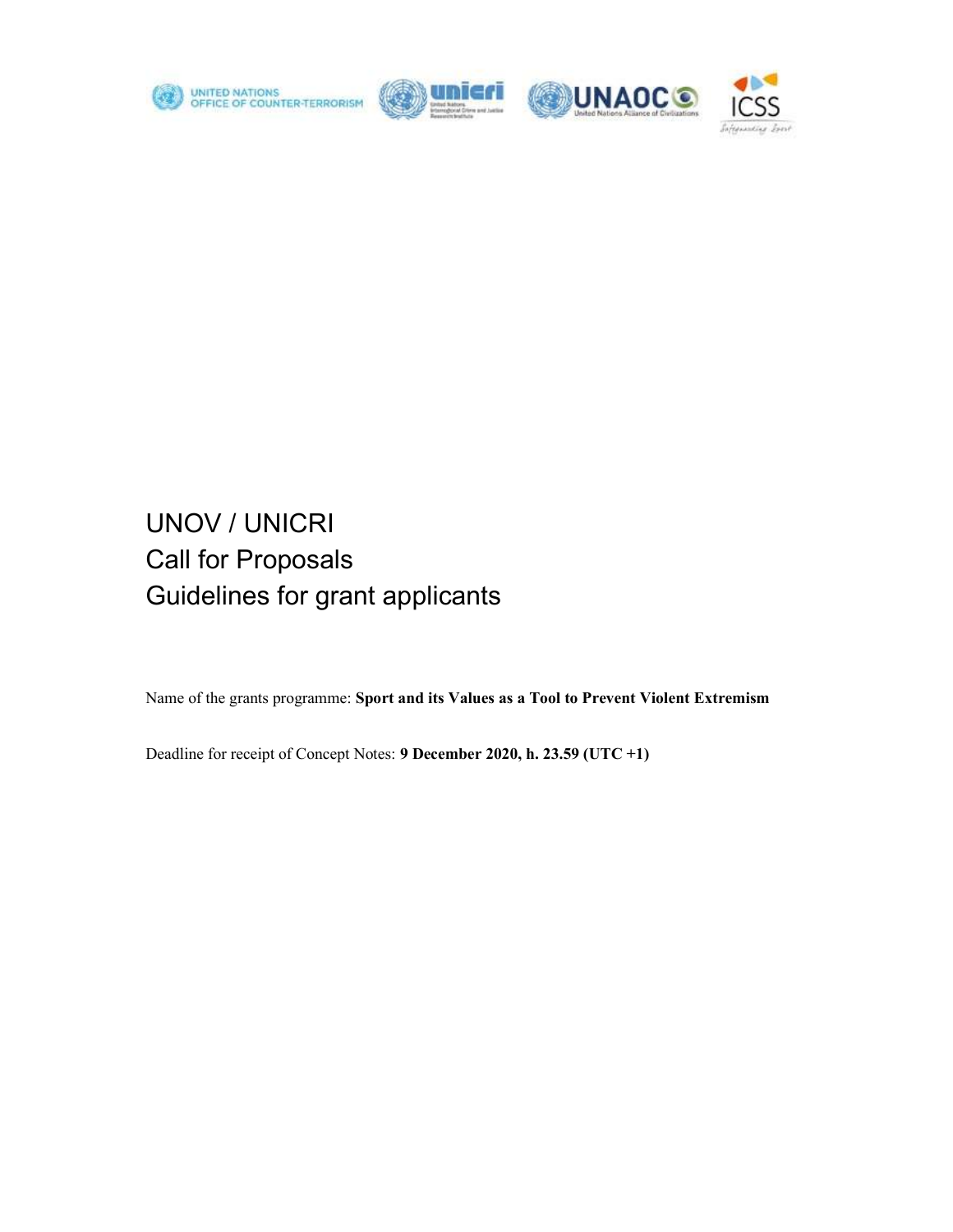







NOTE: A grant is defined as a small-scale, non-repayable, non-recurrent (one-off) award of funds to a recipient entity given based on a transparent, fair and competitive selection process for the purpose of undertaking activities that contribute to the achievement of the UN mandates.

NOTE: This Call for Proposals forms the basis for applying for UNOV/UNICRI grants. It must neither be construed as a grant agreement, nor be regarded as a confirmation of a grant awarded by UNOV/UNICRI to any entity. Consequently, UNOV/UNICRI is not liable for any financial obligations, or otherwise, incurred by any entity in responding to this call for proposals. Such costs will not be considered as part of the grant budget in the event that a grant is awarded to an applicant.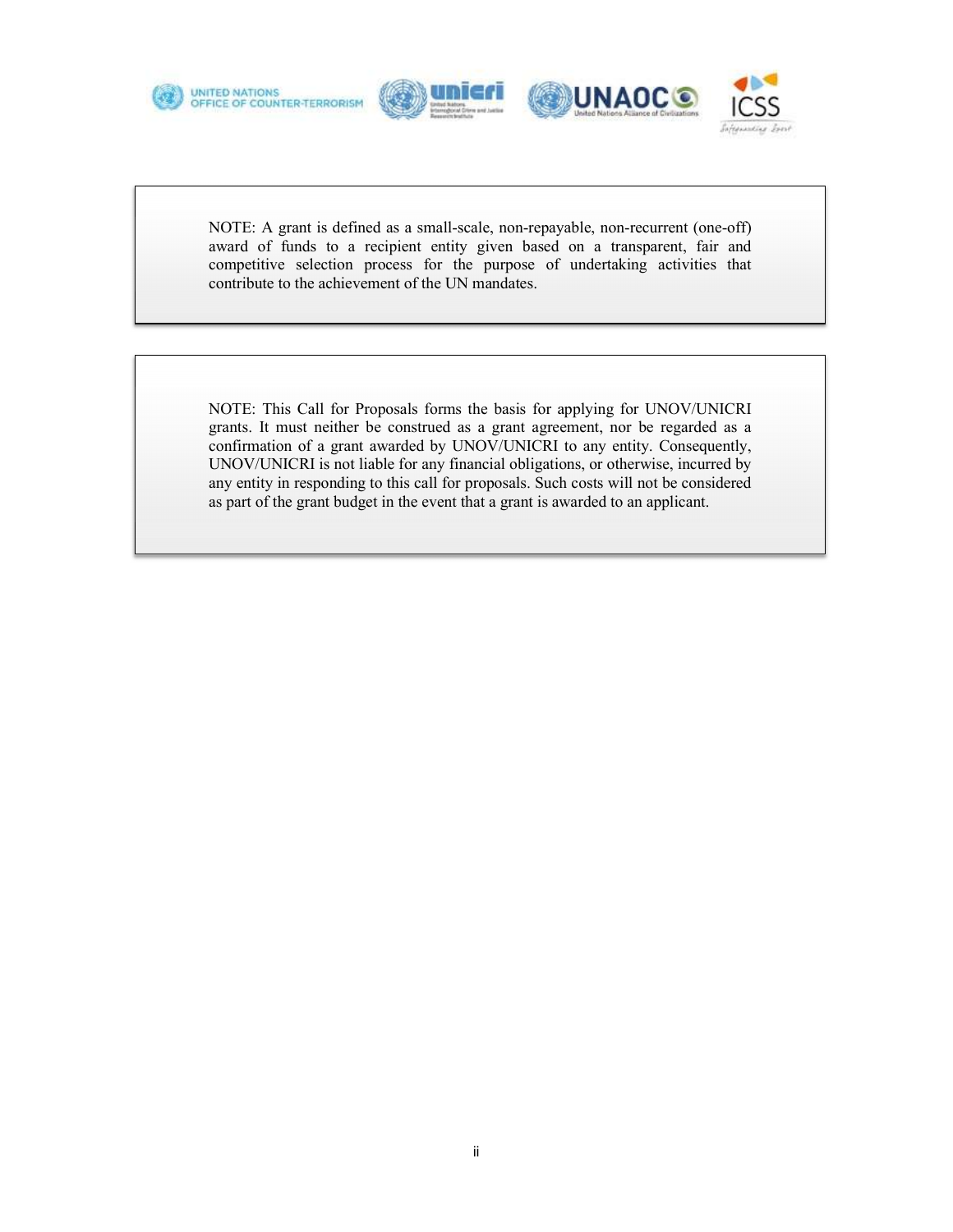







# **Table of contents**

| $\mathbf{1}$   |     |  |
|----------------|-----|--|
|                | 1.1 |  |
|                | 1.2 |  |
|                | 1.3 |  |
|                | 1.4 |  |
|                | 1.5 |  |
|                | 1.6 |  |
|                | 1.7 |  |
| $\overline{2}$ |     |  |
|                | 2.1 |  |
|                | 2.2 |  |
|                | 2.3 |  |
| $\overline{3}$ |     |  |
|                | 3.1 |  |
|                | 3.2 |  |
|                | 3.3 |  |
|                | 3.4 |  |
| $\overline{4}$ |     |  |
|                | 4.1 |  |
|                | 4.2 |  |
|                | 4.3 |  |
|                | 4.4 |  |
| 5              |     |  |
| 6              |     |  |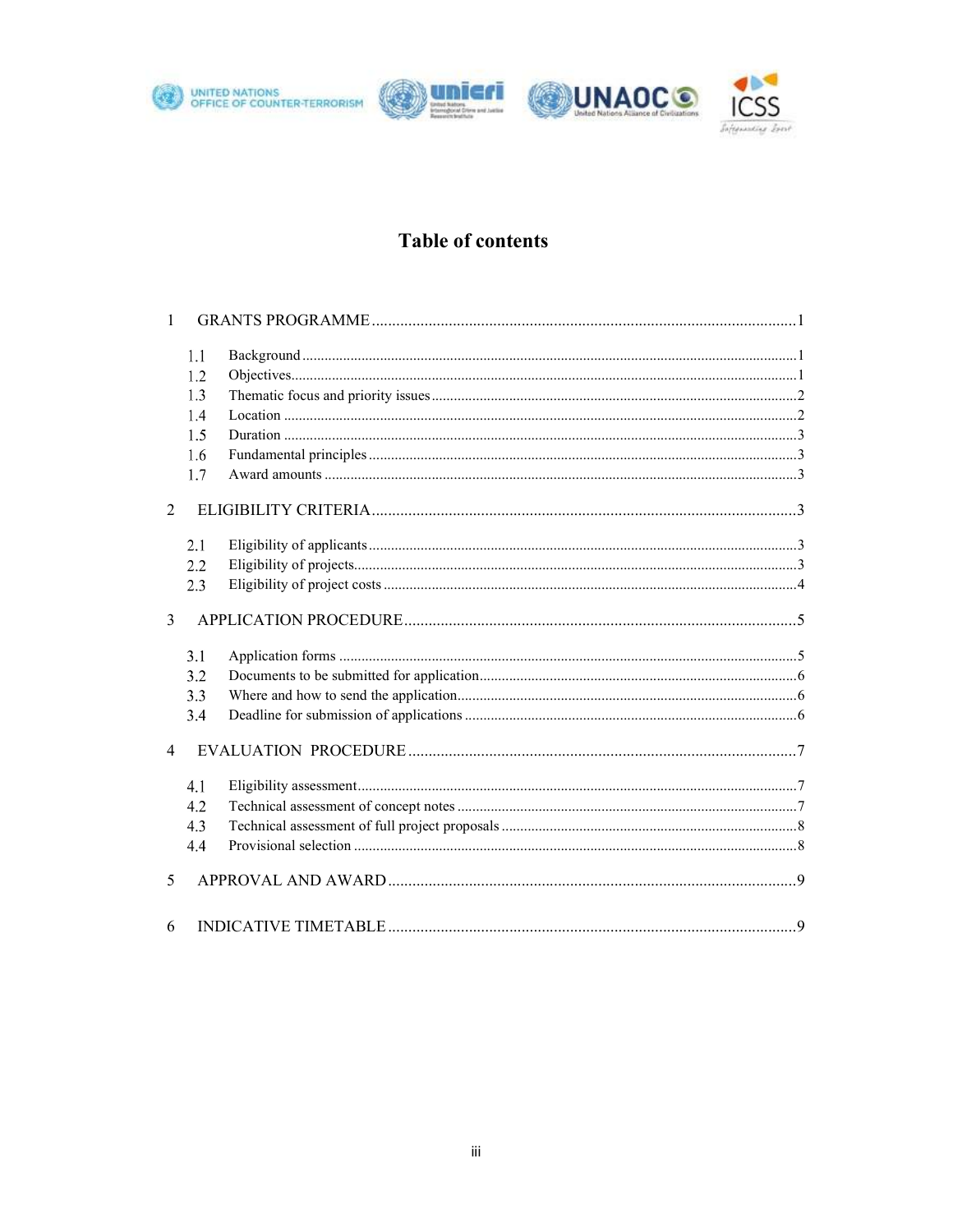







# 1 GRANTS PROGRAMME

### 1.1 Background

The 2030 Sustainable Development Agenda and the United Nations Security Council Resolution 2419 (2018) on Youth, Peace and Security recognizes the "growing contribution of sport and culture to the realization of development and peace in the promotion of tolerance and respect as well as the contributions sport and culture make to the empowerment of youth and women, individuals and communities as well as to health, education and social inclusion objectives.".

Sport has historically played a significant role in the generation and dissemination of positive values throughout the world as well as across and between civilizations and cultures, especially for youth. Several studies have demonstrated that sport can both play a positive role in preventing radicalization while promoting gender equality and the empowerment of women and girls, in addition to facilitating integration at large. UN General Assembly Resolution A/73/24 reminds us that sports, the arts and physical activity have the power to change perceptions, prejudices and behaviours, as well as to inspire people, break down racial and political barriers, combat discrimination and defuse conflict. As such, sport is a powerful vehicle for the development of efforts aimed at preventing and countering violent extremism and radicalization.

Civil society is widely recognized as a critical actor in counter-terrorism and PVE efforts, as recalled by the United Nations General Assembly's UN Global Counter-Terrorism Strategy (2006). Civil society stakeholders can facilitate and increase the impact of practical, innovative and sustainable measures due to their ability to reach out to all communities and translate global strategies into local and regional realities.

The call-for-proposal objective is to reinforce partnerships and cooperation with civil society organizations and non-State actors, with particular focus on youth-led organizations, while supporting them in delivering innovative projects, disseminating lessons learned and communicating best practices on how to make full use of the power of sport and its social values as a tool to prevent violent extremism.

This grant programme is one of the key components of the United Nations Global Programme on Security of Major Sporting Events, and Promotion of Sport and its Values as a Tool to Prevent Violent Extremism, implemented under the leadership of the United Nations Office of Counter-Terrorism (UNOCT), in partnership with the United Nations Interregional Crime and Justice Research Institute (UNICRI), the United Nations Alliance of Civilizations (UNAOC) and the International Centre for Sport and Security (ICSS).

### 1.2 **Objectives**

This Call for Proposals takes into consideration the importance of harnessing all available resources towards the implementation of activities aimed at meeting the objectives of this Grants programme.

The main objectives of this Grants programme are: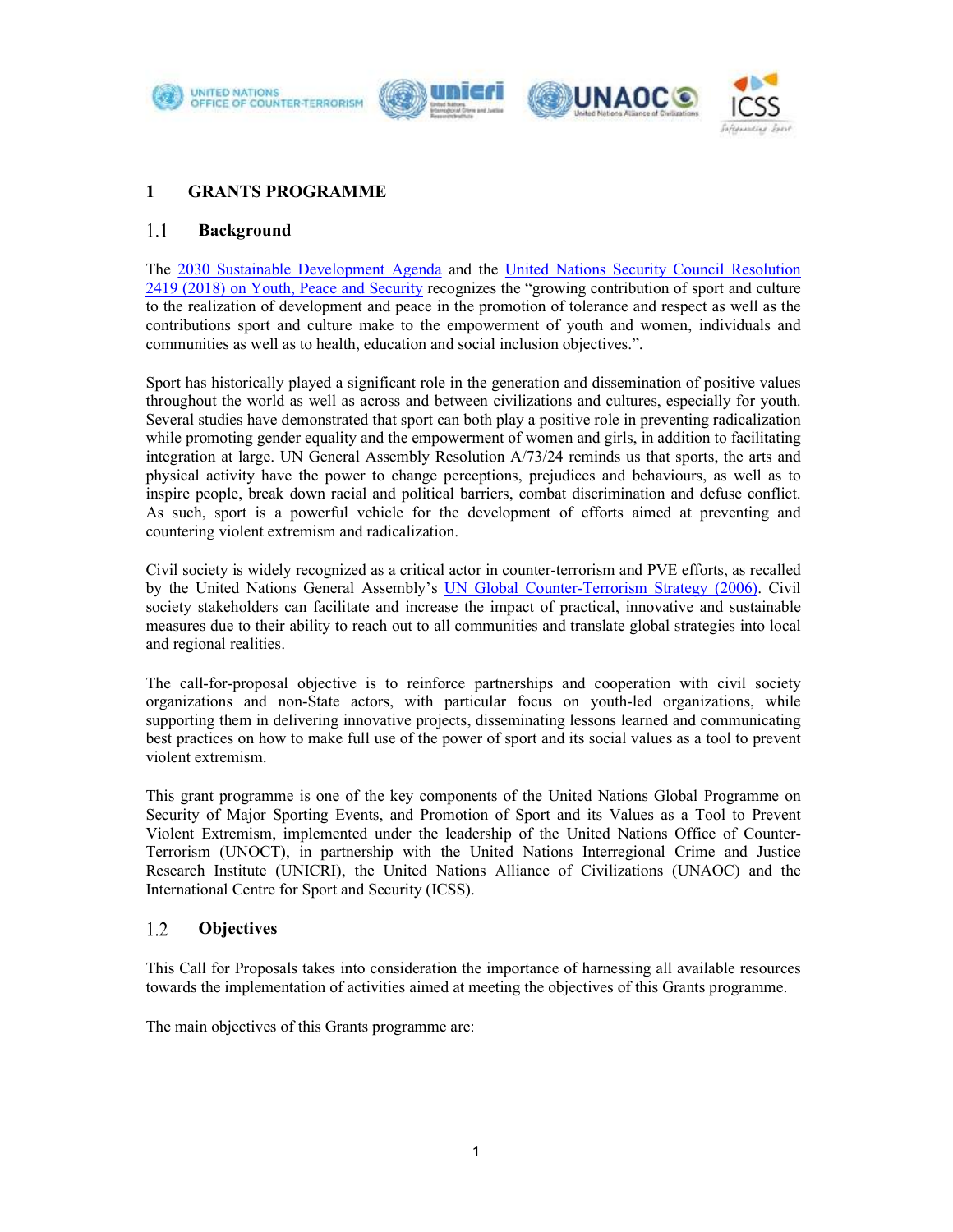





- Strengthen the capacity of civil society and non-State actors (with particular focus on youthled organizations) to deliver innovative actions aimed at using sports and its value to prevent radicalization and violent extremism
- Support innovative projects in the field of sport for the prevention of violent extremism and disseminate lessons learned and good practices
- Enhance the capacity of the international community to develop comprehensive strategies to integrate sports and its values as a tool to prevent violent extremism and radicalization

### 1.3 Thematic focus and priority issues

This Call for Proposals is addressed to not-for-profit organisations working in the area of sport, conflict prevention and mitigation, prevention of violent extremism, intercultural dialogue, peace building and inclusive societies. The main target groups and beneficiaries will be civil society organisations, women and youth-led organizations, sports, cultural and religious associations. Youth-

led organizations are strongly encouraged to apply<sup>1</sup>.<br>Grant funding under this Call for Proposals shall be provided to projects that contribute to the prevention of violent extremism through one or more of the following areas of intervention:

- Conflict prevention and mitigation through sport
- Intercultural dialogue and peacebuilding through sport
- Strengthen social inclusion, education and employability of young people through sport

Indicative activities that contribute to the following will be given priority, as long as they foster active participation in sport programmes, are implemented within sports programmes or make a clear use of sport and its values to:

- Strengthen the involvement and active participation of at-risk youth
- Empower young girls
- Use sport as a powerful equalizer for social inclusion, bringing people together from diverse cultures, religions and ethnicities
- Strengthen resiliency of local communities to conflicts and violent extremism
- Promote personal development by providing motivation, education and proper cognitive and socio-emotional skills
- Develop and promote strategic communications and messaging

### $1.4$ Location

For this Call for Proposals there are no specific restrictions in relation to the geographical scope.

<sup>&</sup>lt;sup>1</sup> Within the context of this Call for Proposals, *youth-led organization* refers to an organization where a majority of the positions and decision-making roles within the organization are held by women and men between the ages of 18 and 35.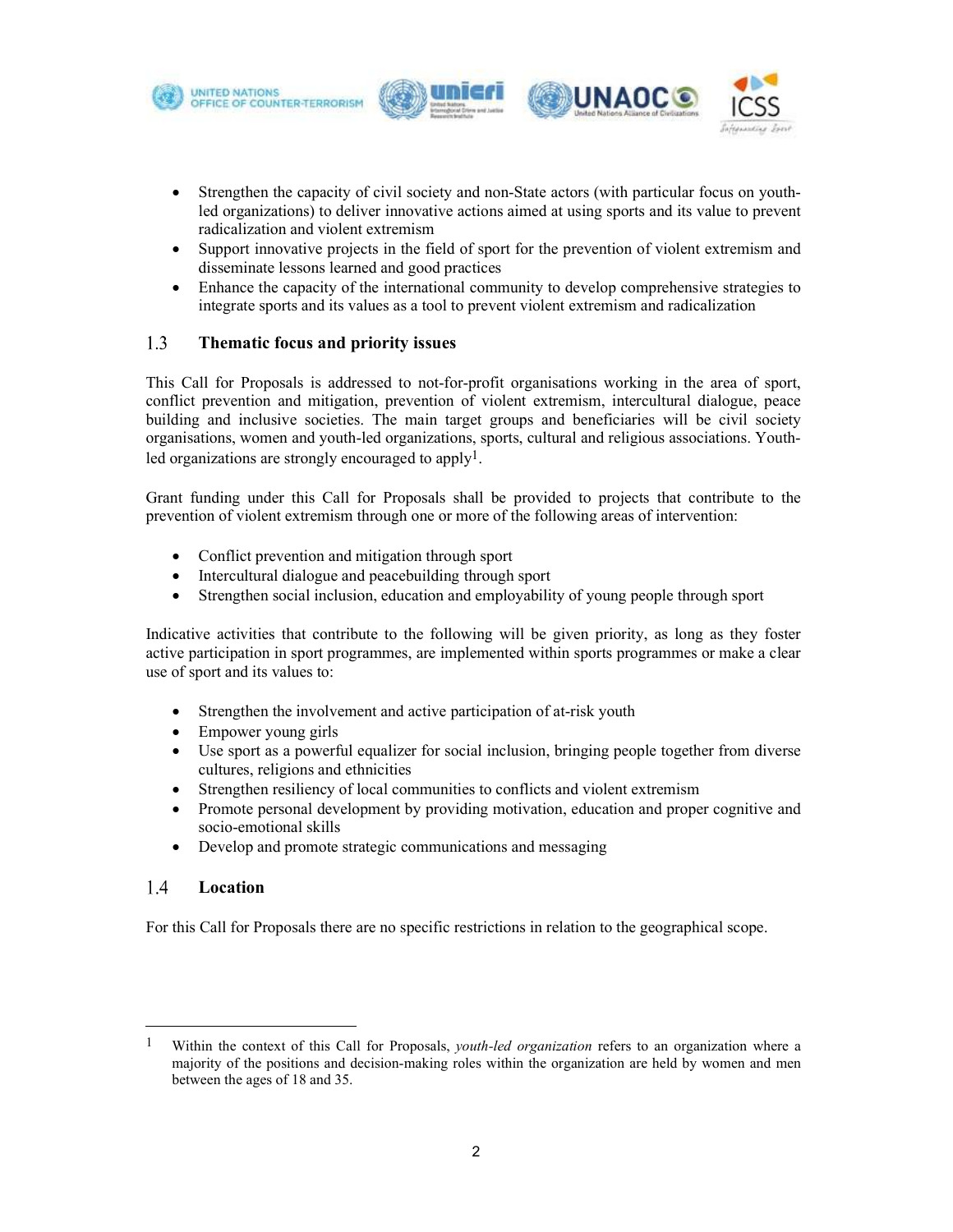









### 1.5 Duration

All activities financed by this Grants programme must be implemented with a period not exceeding 18 months and are expected to start in June/July 2021.

### 1.6 Fundamental principles

Grant applicants are expected to consider the following fundamental principles in designing their grant project proposals:

- Youth-led or at least meaningful youth participation
- Partnership, collaboration or cooperation with other stakeholders
- Project design with the potential for replication
- Sustainability
- Promoting gender diversity
- Innovation and creativity

### 1.7 Award amounts

Proposals with budgets ranging from USD 30,000.00 to USD 60,000.00 will be considered for award. Please note that value for money will be assessed as a part of the rating criteria.

As a general rule in UNOV/UNICRI, grant awards should normally not exceed a monetary limit of 25% of the entity's annual income. This limit will be checked when making the final decision.

# 2 ELIGIBILITY CRITERIA

### $2.1$ Eligibility of applicants

In order to be eligible for a grant, applicants must:

- be a non-profit making organisation (CSOs including NGOs, CBOs) registered under the relevant Laws of the country where it is registered
- have been registered not less than two (2) years
- be directly responsible for the preparation and management of the project, i.e. not acting as an intermediary
- demonstrate prior experience of at least two years implementing activities in one of the areas mentioned in section 1.3
- Have a bank account

### $2.2^{\circ}$ Eligibility of projects

Only projects aimed at achieving the objectives, focusing on the priority issues and meeting all other requirements as outlined under section 1 are eligible for funding under this Call for Proposals.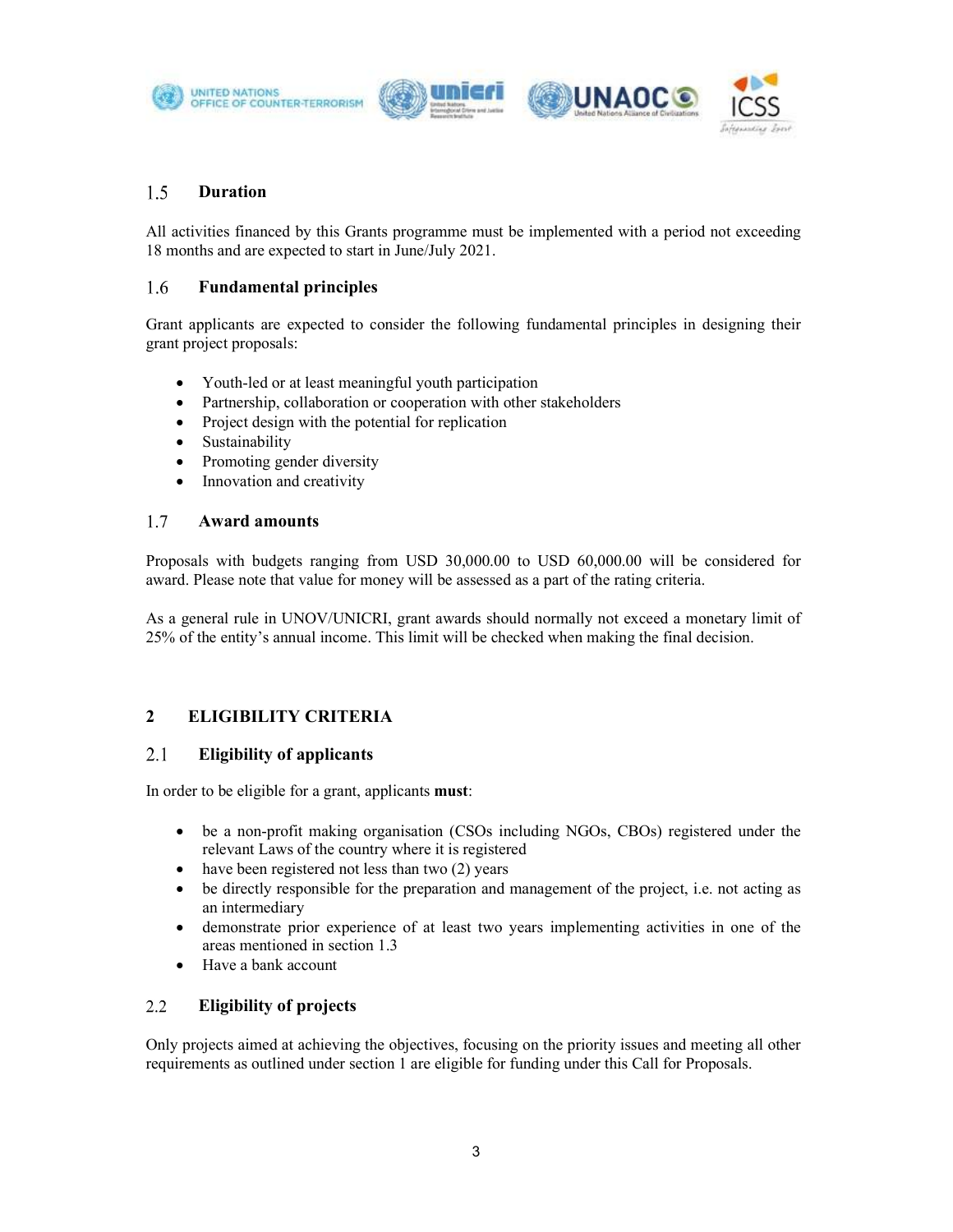





Projects should be time-bound (have discernible start and end dates), and have a specific, finite objective that does not require further funding to sustain results over time. Costs, activities and beneficiaries of the proposed project must be distinguished from those relating to the applicant's other operations.

The following types of project proposals are not eligible for funding:

- Project proposals concerned only or mainly with individual sponsorships for participation in workshops, seminars, conferences, or congresses
- Project proposals concerned only or mainly with individual scholarships for studies or training courses
- Credit or loan schemes
- Debts and provisions for losses or debts
- Project proposals which consist exclusively or primarily of capital expenditure e.g. land, buildings, equipment, vehicles, etc.
- Project proposals which discriminate against individuals or groups of people on grounds of their gender, sexual orientation, religious beliefs, or lack of them, or their ethnic origin
- Scholarships, sponsorships and school fees
- Cash donations
- Political party and religious activities
- Project proposals which provide funding for terrorist activities

### 2.3 Eligibility of project costs

The categories of costs considered as eligible and non-eligible are indicated below. The budget is both a cost estimate and a ceiling for "eligible costs". Note that the eligible costs must be based on real costs based on supporting documents. Costs that do not appear realistic may be rejected.

It is therefore in the applicant's interest to provide a realistic and cost-effective budget. Eligible direct costs

To be eligible under this Call for Proposals, costs must be directly verifiable and traceable to the activities being implemented.

### Contributions in kind

Contributions in kind are not considered actual expenditure and are not eligible costs for reimbursement.

### Ineligible costs

The following costs are not eligible:

- Debts and provisions for losses or debts
- Interest owed
- Salary top-ups and similar emoluments to government employees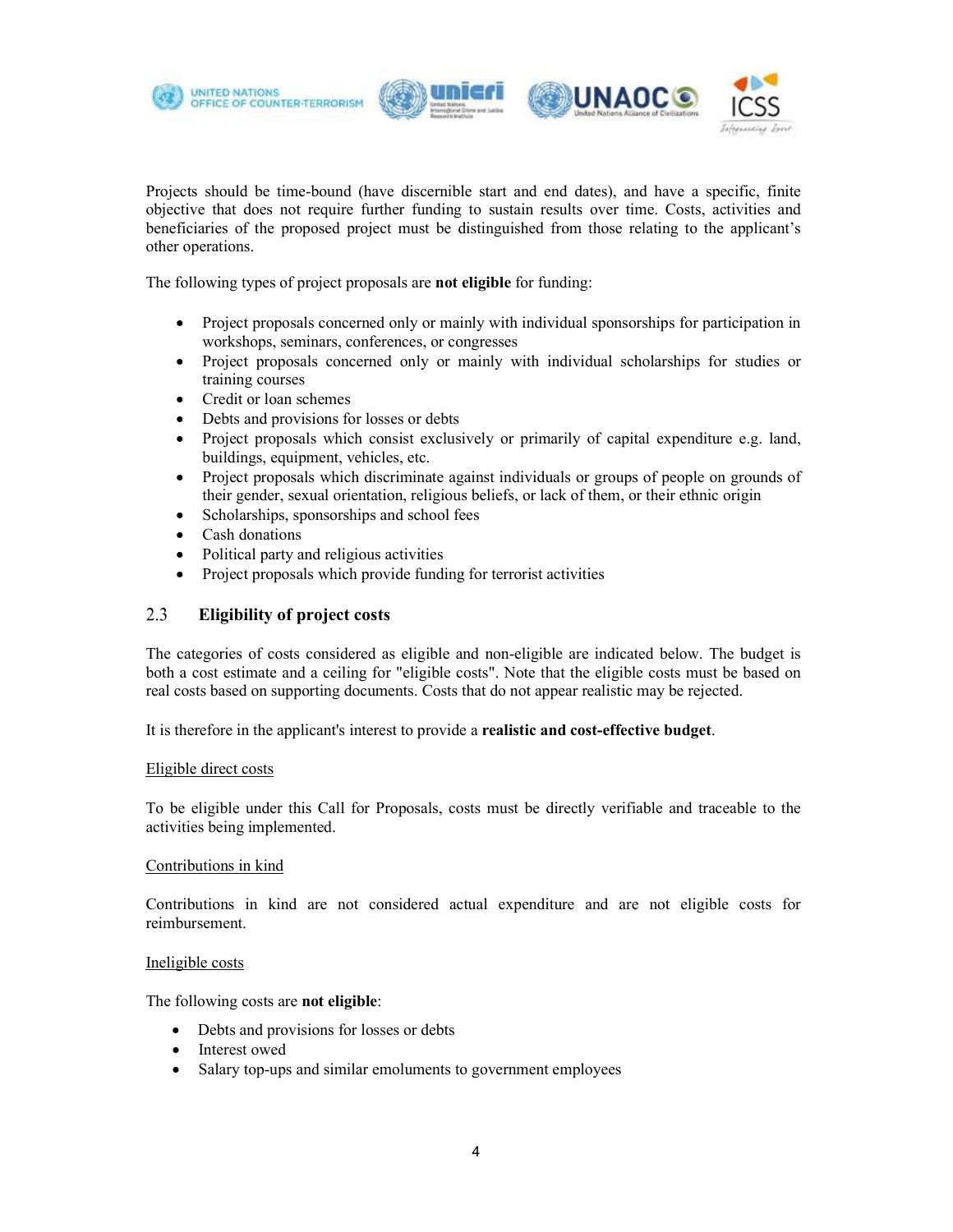





- Items already financed in another framework, i.e. existing capacity should not be included in the budget
- Purchases of land or buildings<sup>2</sup>
- Currency exchange losses
- Taxes, including VAT, unless the Beneficiary (or the Beneficiary's partners) cannot reclaim them and the applicable regulations do not forbid coverage of taxes
- Credit to third parties

# 3 APPLICATION PROCEDURE

This Call for Proposals takes a phased-approach. Applicants are to submit a concept note first which will be reviewed by the Programme Review Committee. Shortlisted applicants will be contacted by UNOV/UNICRI with an invitation to submit a full project proposal.

Please note that the elements outlined in the concept note cannot be modified by the applicant in the full project proposal and the UNICRI contribution may not vary from the initial estimate by more than 20%.

### $3.1$ Application forms

Concept notes must be submitted in accordance with the instructions in the concept note application form annexed to this document.

Full project proposals must be submitted in accordance with the instructions in the full project proposal application form.

All applications must be in English.

Hand-written applications will not be accepted.

Due care must be taken to complete the application form. Any error or major discrepancy related in the application form (e.g. the amounts mentioned in the budget are inconsistent with those mentioned in the application form) may lead to rejection of the application.

Clarifications will only be requested if information provided is unclear and prevents objective assessment of the application.

Please note that only the application form and the completed annexes will be evaluated. It is therefore of utmost importance that these documents contain ALL relevant information concerning the project.

 $\frac{2}{3}$  Except where necessary for the direct implementation of the project, in which case ownership belongs to UNOV/UNICRI until it is transferred to the final beneficiaries. Any such transfer shall be done in accordance with the internal rules of UNOV/UNICRI.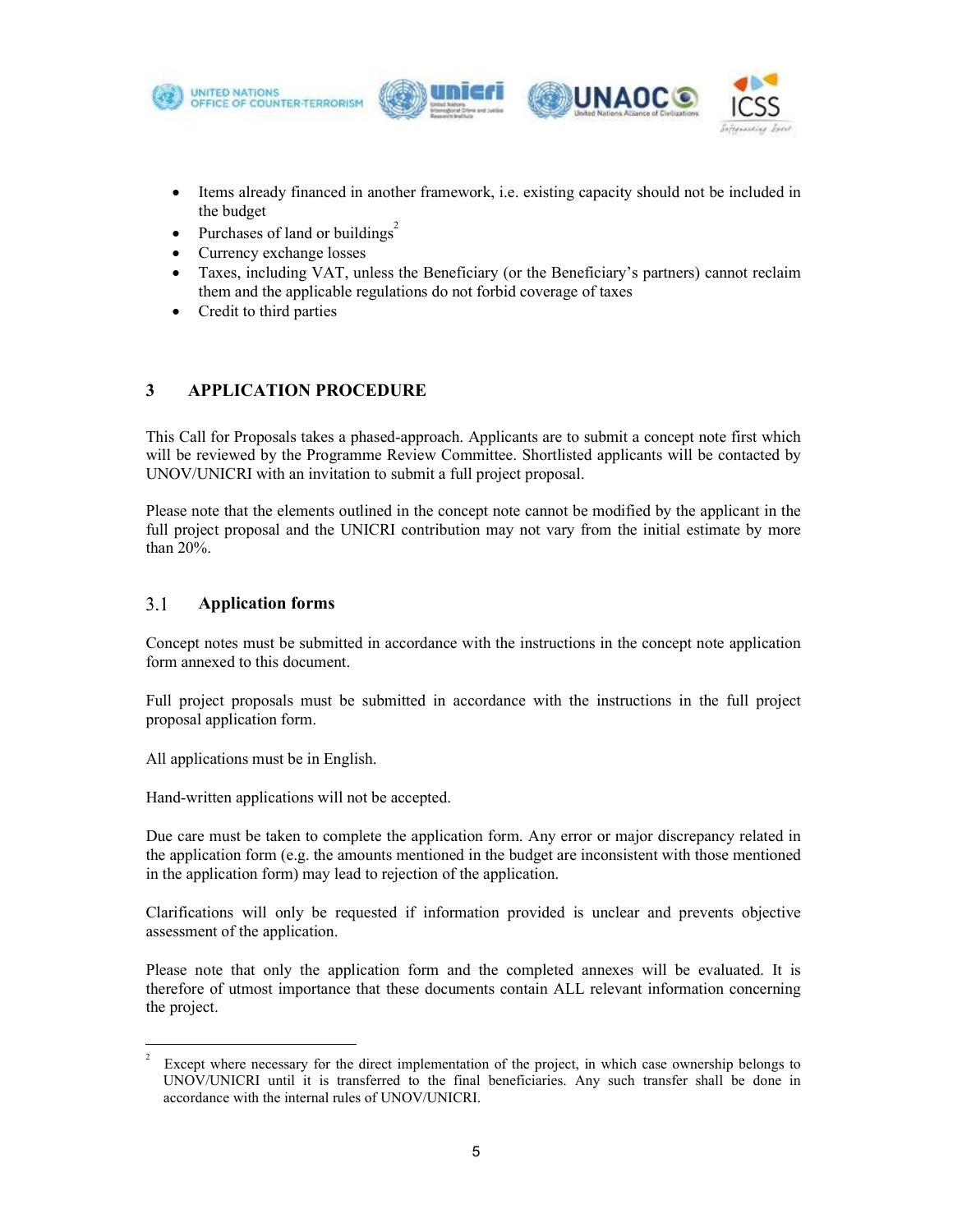







### $3.2$ Documents to be submitted for application

The following documents must be submitted as part of the concept note application:

- Concept note application form (template provided);
- Registration certificate as evidence for legal credentials of the organisation;
- Audited organisational financial statements for the last two fiscal years. In the absence of audited statements, other official documents signed by an authorised representative and demonstrating annual income will be accepted;
- Organisational chart showing (if any) leading positions covered by youth and depicting the ages of key decision makers within the organization.

The following documents must be submitted as part of the full project proposal application by shortlisted applicants:

- Project proposal application form (template provided);
- Project budget (template provided);
- Proposals involving partner contributions must include evidence of secure funding;
- Certification (template provided);

Further documentation may be required and these may be communicated to provisionally selected applicants.

Documents may be checked for truthfulness and accuracy of representation through various means, including but not limited to internet searches, formally official confirmation from responsible offices, letters of recommendation, etc.

### $3.3$ Where and how to send the application

The completed application form and budget must be submitted in Word and Excel.

Applications must be submitted by email to unicri.grantspvesport $(a)$ un.org, marked "Grant Application - *name of organization*" in the subject.

Applications sent by any other means (e.g. by fax or by mail) or delivered to other addresses will not be considered under this Call for Proposals.

Incomplete applications will be rejected.

### 3.4 Deadline for submission of applications

The deadline for the submission of concept notes is 9 December 2020, h. 23.59 (UTC  $+1$ ) as evidenced by the date of receipt of submission email. Any application submitted after the deadline will be automatically rejected.

The deadline for the submission of full project proposals will be communicated to short-listed applicants.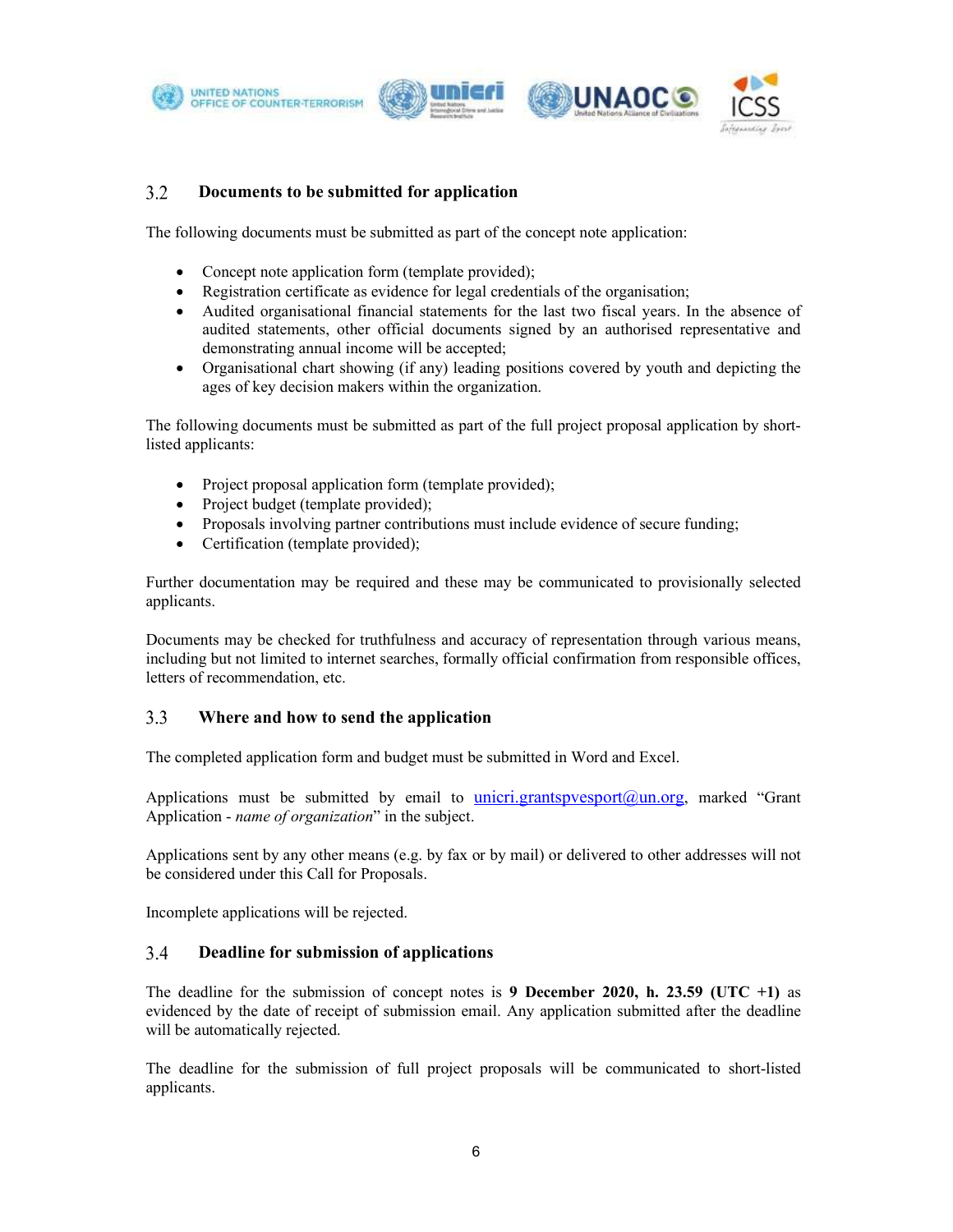







# 4 EVALUATION PROCEDURE

#### $4.1$ Eligibility assessment

All applications will be examined and evaluated by a technical evaluation team. As a preliminary step, the eligibility of the applications will be assessed as follows:

- Has the submission deadline been respected?
- Has the correct application form been duly filled and are all requested documents attached to the application?
- Does the application meet all the eligibility criteria as mentioned in section 2 above?

If the first assessment of the application reveals that any of the above questions are negative the application may be rejected solely on that basis and the application will not be evaluated further.

### 4.2 Technical assessment of concept notes

The quality of the concept notes will be assessed in accordance with the evaluation criteria set out in the evaluation grid below. Each subsection will be given a score in accordance with the following guidelines:  $0 =$  information not provided/ does not meet any of the criteria,  $1 =$  poorly meets the criteria;  $2 =$  adequately meets the criteria;  $3 =$  entirely meets the criteria.

| <b>Evaluation Criteria</b>                                                                                                                                                             |     |  |
|----------------------------------------------------------------------------------------------------------------------------------------------------------------------------------------|-----|--|
| 1. Capacity of the organisation                                                                                                                                                        |     |  |
| 1.1 The organization has a proven track record of experience and knowledge of the<br>substantive areas of work.                                                                        | 10  |  |
| 1.2 The organization has adequate experience in project management. There is evidence of<br>successful delivery of projects, funded by a range of donors, over a minimum of two years. |     |  |
| 1.3 The organization has youth in leading positions.                                                                                                                                   | 5   |  |
| 2. Approach                                                                                                                                                                            |     |  |
| 2.1 The proposal is relevant to the objectives and the priorities of the Call for Proposals.                                                                                           | 20  |  |
| 2.2 The overall design of the project is clear and coherent.                                                                                                                           | 10  |  |
| 2.3 The target groups and their needs are clearly defined and strategically chosen. The<br>proposal addresses them appropriately.                                                      | 10  |  |
| 2.4 The project is likely to achieve a positive and lasting impact on the target population.                                                                                           | 10  |  |
| 2.5 The project design takes into consideration the risks related to the COVID 19 emergency<br>which may influence implementation and success.                                         | 10  |  |
| 3. Value for money                                                                                                                                                                     |     |  |
| 3.1 The ratio between estimated cost and expected result is satisfactory.                                                                                                              | 20  |  |
| <b>Maximum total score</b>                                                                                                                                                             | 100 |  |

Following the evaluation of eligible concept notes, the applications are ranked according to their scores and a shortlist is defined by the evaluation team. Shortlisted applications will then be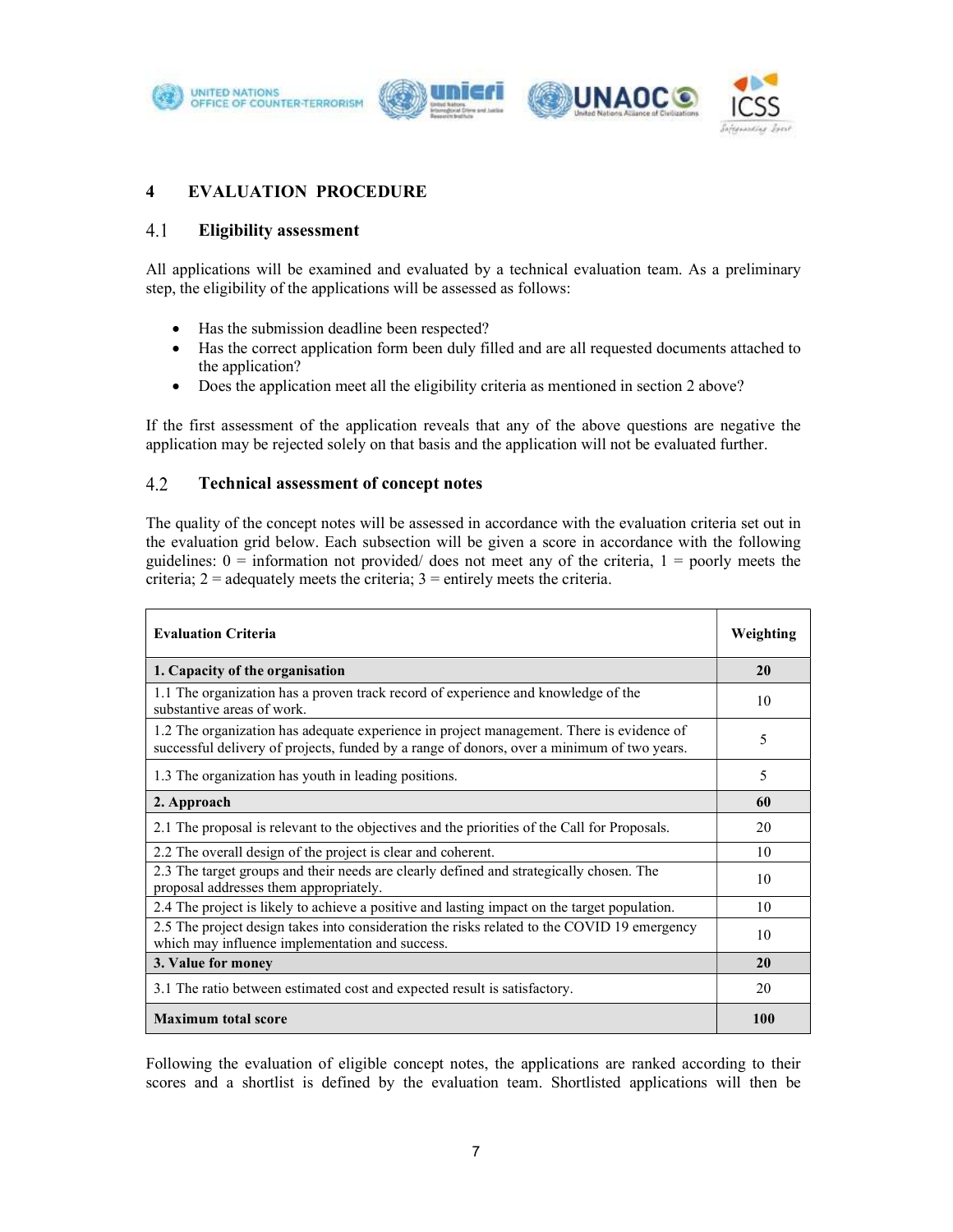





contacted by UNOV/UNICRI with an invitation to submit a full project proposal including a detailed budget.

### 4.3 Technical assessment of full project proposals

The quality of the project proposals will be assessed in accordance with the evaluation criteria set out in the evaluation grid below. Each subsection will be given a score in accordance with the following guidelines:  $0 =$  information not provided,  $1 =$  poorly meets the criteria;  $2 =$  partially meets the criteria;  $3 =$  adequately meets the criteria;  $4 =$  satisfyingly meets the criteria;  $5 =$  entirely meets the criteria.

| <b>Evaluation Criteria</b>                                                                                                                                                                                           |            |  |
|----------------------------------------------------------------------------------------------------------------------------------------------------------------------------------------------------------------------|------------|--|
| 1. Substantive element (pre-requisite category, pass mark of 20 is required)                                                                                                                                         | 30         |  |
| 1.1 The proposal is relevant to the objectives and to priorities of the call.                                                                                                                                        | 10         |  |
| 1.2 The target groups are clearly identified and quantified.                                                                                                                                                         | 5          |  |
| 1.3 The proposal is relevant to the particular needs and constraints of the target group.                                                                                                                            | 5          |  |
| 1.4 The proposal demonstrates knowledge of current provision for the target population; and<br>presents a viable approach to working in partnership with other stakeholders.                                         |            |  |
| 2. Project design                                                                                                                                                                                                    | 20         |  |
| 2.1 The proposed activities and workplan are clearly defined, appropriate, concrete and<br>feasible.                                                                                                                 | 10         |  |
| 2.2 There is a clear and logical link between the identified need, proposed activities,<br>objectives and expected results.                                                                                          | 10         |  |
| 3. Monitoring, evaluation and sustainability                                                                                                                                                                         |            |  |
| 3.1 The monitoring and evaluation plan is viable.                                                                                                                                                                    | 5          |  |
| 3.2 Appropriate risk and mitigation measures are clearly identified.                                                                                                                                                 | 5          |  |
| 3.3 The proposal demonstrates cultural sensitivity and responds to gender-specific needs.                                                                                                                            |            |  |
| 3.4 The proposal includes mechanisms to consult with - and respond to feedback from -<br>beneficiaries during implementation.                                                                                        | 5          |  |
| 3.5 The expected results of the proposed project are sustainable.                                                                                                                                                    | 10         |  |
| 4. Budget and value for money                                                                                                                                                                                        | 20         |  |
| 4.1 The budget is clear, sufficiently detailed and demonstrates project viability.                                                                                                                                   | 10         |  |
| 4.2 Economy – proposed costs are necessary and realistic; Efficiency - proposed costs are<br>proportionate to proposed activities; and Effectiveness – proposed activities are likely to<br>achieve positive results | 10         |  |
| <b>Maximum total score</b>                                                                                                                                                                                           | <b>100</b> |  |

### 4.4 Provisional selection

Following the evaluation of eligible full project proposals, a table listing the applications ranked according to their scores is established. A list of provisionally selected applications is developed, taking into consideration the financial envelope available and the geographical reach and balance.